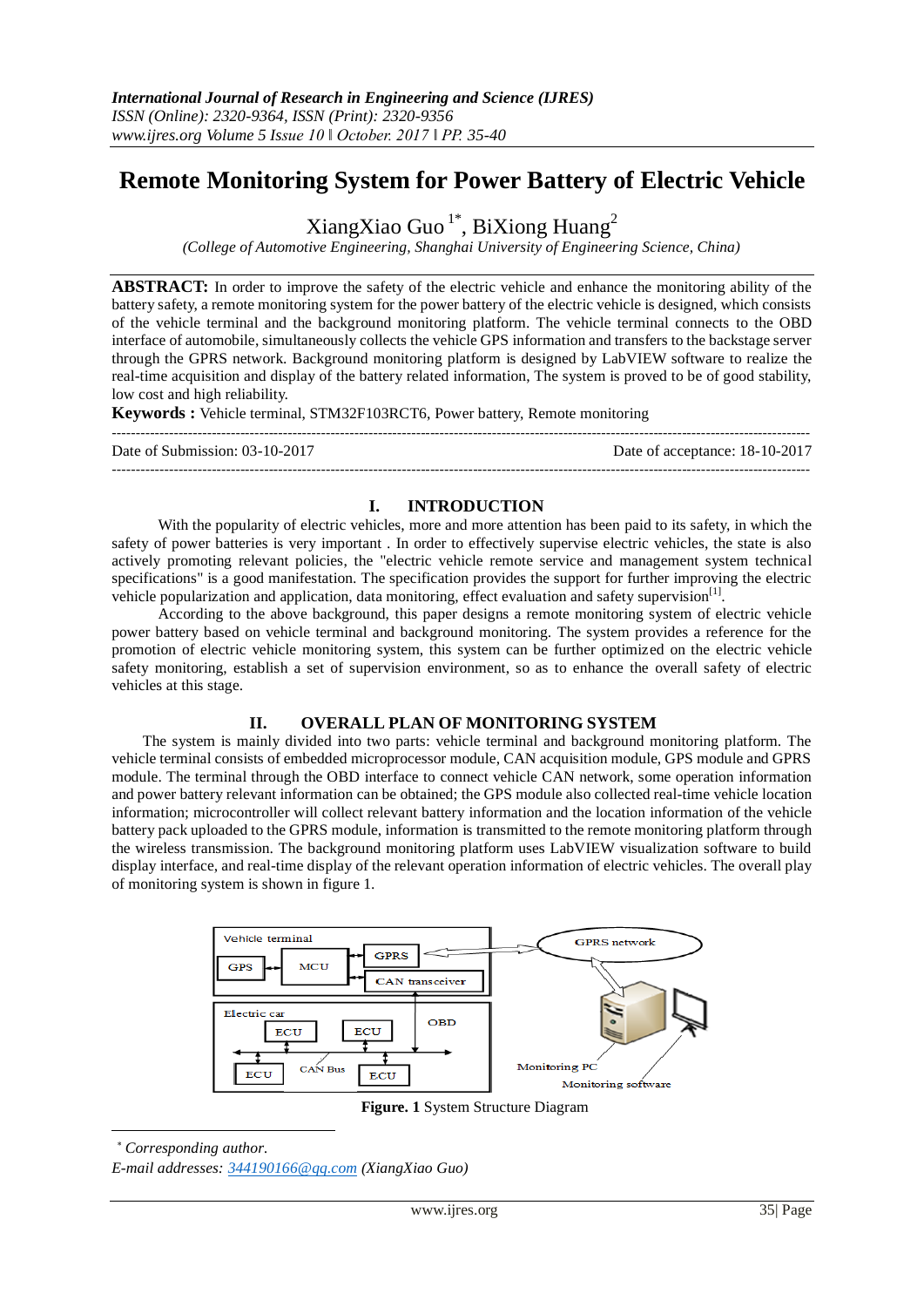# **III. HARDWARE CIRCUIT DESIGN OF VEHICLE TERMINAL**

The hardware circuit of the vehicle terminal is divided into 5 modules: microprocessor module, power module, CAN communication module, GPS module, GPRS module.

#### **3.1 Microprocessor module**

Embedded microprocessor is the core for embedded system. This system uses STM32 microcontroller based on ARM cortex-M3 kernel, application of M3 kernel is suitable for low power consumption and low cost and high performance; STMicroelectronics has also developed a library function for the M3 kernel chip package, allows developers to get rid of a lot of tedious operations on the register, API function interface greatly simplifies the difficulty of development. Taking into account the resources with the system requirements, finally we select STM32F103RCT6 processor ,which has 256KB Flash, 48KB SRAM, 72MHZ speed, up to 5 USART, built-in CAN controller, peripheral rich, that's enough to meet the requirements of vehicle terminal hardware. **3.2 GPS module**

The system uses NEO-M8N model of U-BLOX as the positioning module. The module has a full range of functions, to meet the strict requirements of professional positioning. The NEO-M8N carries out serial communication with the monitoring terminal and outputs the command frame in accordance with the NMEA0183 protocol. The monitoring terminal can obtain corresponding information, such as location information and GPS speed when monitoring the vehicle. The pin of microprocessor PA2/USART2\_TX is coupled to the RXD pin of GPS module, for transmitting data output; The pin of microprocessor PA3/USART2\_RX is coupled to the TXD pin of GPS module, for receiving data; the GPS module TIMEPULSE pin is connected with a blue LED , used to display the operation status of GPS module; VCC is the main power to the GPS module power supply, power supply voltage is 3.3V. The hardware circuit of the GPS module is shown in figure 2.



#### **3.3 GPRS module**

**figure. 2** GPS Circuit Diagram

The GPRS module selects M26 module of Shanghai QUECTEL company, is an ultra small LCC package GSM/GPRS four frequency module ,which is perfect to meet the small size module product demand, to help customers effectively reduce product size and optimize product cost. The communication module for the 4.1V voltage by 2 VBAT power pin (get converted by the MIC29302 module), data transmission through USART and microprocessor, GPRS\_TXD and GPRS\_RXD respectively with the UART3\_RX microprocessor and the UART3\_TX pin is used to send and receive information. SIM\_VDD is the SIM card power input, SIM\_DATA is the data input and output, SIM\_RST is the reset pin, SIM\_CLK is the real time clock, NETLIGHT is used to indicate the network status, and the remaining GND pin is used for grounding.

# **3.4 Power module**

The power supply module is used to supply the voltage needed for the microcontroller, the GPRS module and the GPS module. Because the terminal uses the 12V output power of the automobile OBD interface as the power supply, the power DCDC conversion is needed. TPS4331DDA chip is used to convert the 12V voltage into 5V output to meet the 5V voltage requirement on the terminal; the ASM1117 module is used to convert the 5V power to the 3.3V output, and to supply power to other modules. The circuit diagram of the power module is shown in Figure 3.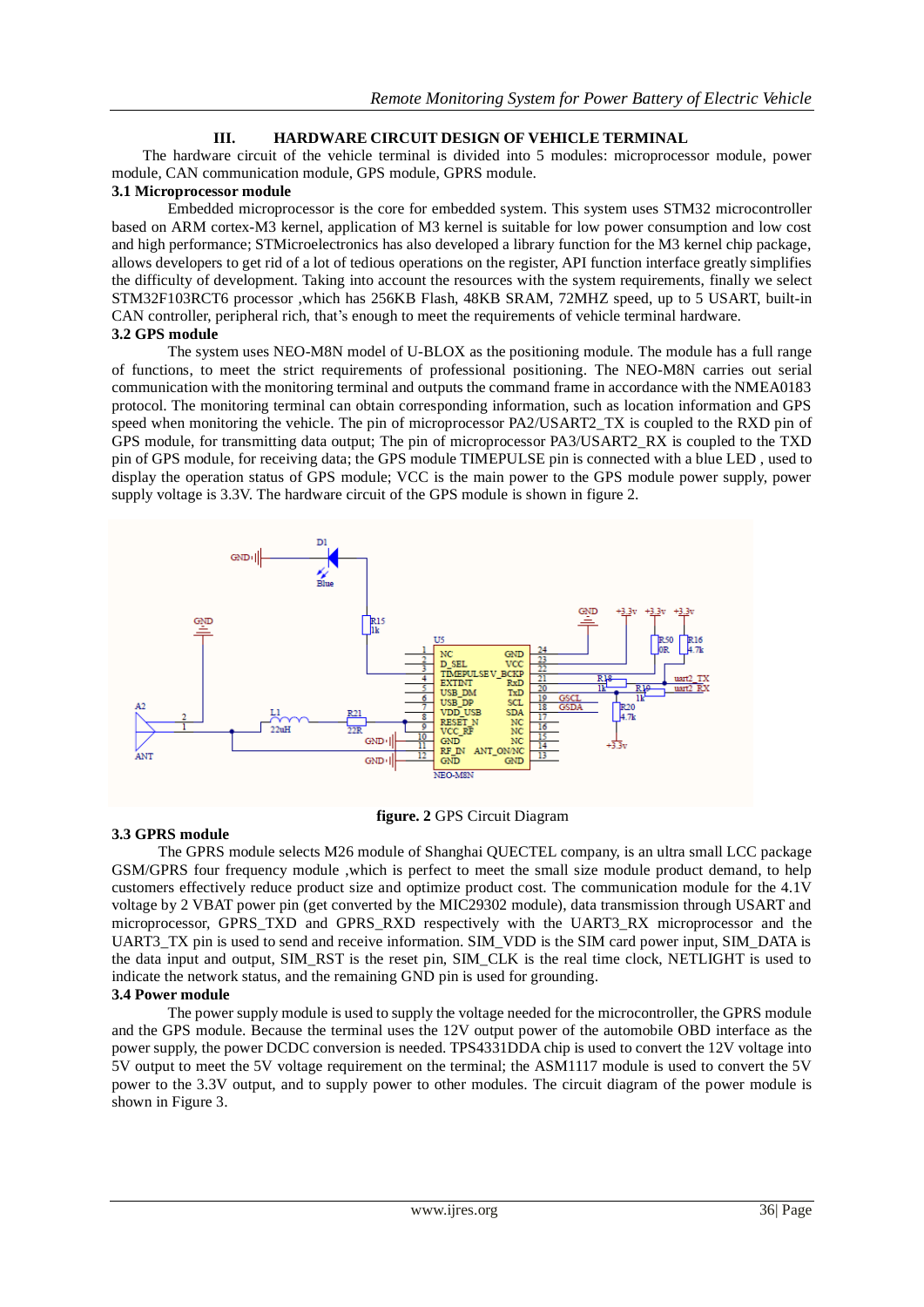

**Figure.3** Power Circuit Diagram

# **3.5 CAN module circuit design**

The module mainly implements the collection of electric vehicle data, the essence of which is to access the whole vehicle CAN network through the OBD port and send the collected vehicle information to the server $^{[2]}$ . The selected ARM processor chip STM32F103RECT6 already contains the CAN controller, and only needs to select the CAN transceiver and design the corresponding circuit. Using TJA1050 module as the CAN transceiver, TJA1050 fully meets the ISO 11898 standard, with has high rate (up to 1Mbit/s), extremely low electromagnetic radiation (EME), electromagnetic interference (EMI), high advantages. The hardware circuit of the CAN module is shown in figure 4.



**Figure.4** CAN Transceiver Circuit Diagram

# **IV. DESIGN OF SYSTEM SOFTWARE**

#### **4.1 Lower computer software design**

The embedded software of the vehicle terminal is programmed under the MDK environment. Because the terminal has more tasks, the real-time operation system is used to realize the multi task management. Different from the front and rear systems, the operating system can be modular programming, real-time higher. μC/OS II is a lightweight operating system, after many years of development, the real-time operating system's stability is very strong, it has small amount of code, and it's suitable for a number of multitasking microcontroller transplantation and deployment <sup>[3]</sup>. We carry out the transportation of the  $\mu$ C/OS II operating system on the main chip STM32F103RCT6 of the vehicle terminal, configure the corresponding function interface, and then deploy our application code on it.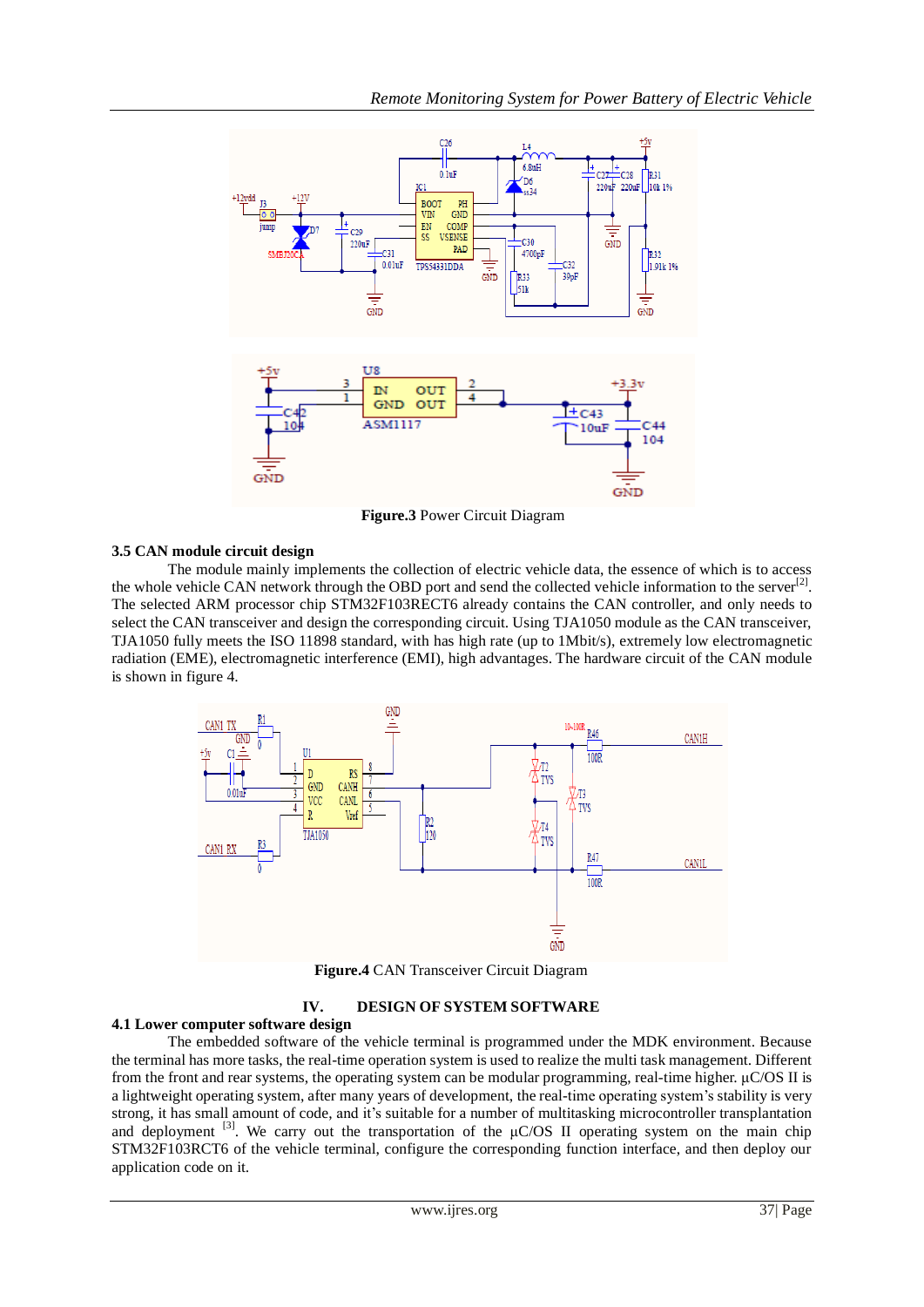#### **4.1.1 Introduction to engineering architecture**

The project has 7 main groups as follows: User packet has main program and STM32 interrupt configuration file; Task packet contains 4 tasks, the relevant code were written about GPRS module, GPS module, CAN module and scheduling task;the BSP group has corresponding module initialization function , which is board support package; port and OS group have the configuration file contains the μC/OS II system and source code; StdPeriph\_Driver is outside the library functions provided by ST official version 3.5; CORE packet has kernel-related code and startup code. The entire engineering structure shown in Figure 5.

| Project<br>$\mathbf{u}$ x                                                        |
|----------------------------------------------------------------------------------|
| 日 System Project: Monitoring System                                              |
| ⊟ a T-BOX                                                                        |
| ⊟ <i>i</i> User                                                                  |
| in stm32f10x_it.c                                                                |
| 由 nain.c                                                                         |
| $\Box$ Task                                                                      |
| 由 TCPTask.c                                                                      |
| 画 <b>GPSTask.c</b>                                                               |
| 由 1 OBDTask.c                                                                    |
| <b>E DispatchTask.c</b>                                                          |
| <b>⊟</b> <i>D</i> Bsp                                                            |
| 由 Bsp.c                                                                          |
| 面 in LED.c                                                                       |
| 由 1 u_blox.c                                                                     |
| 由 i OBD.c                                                                        |
| ീ M26.c                                                                          |
| ⊕ Dont<br>E os                                                                   |
|                                                                                  |
| <b>E</b> StdPeriph_Driver<br>E CMSIS                                             |
|                                                                                  |
|                                                                                  |
|                                                                                  |
|                                                                                  |
|                                                                                  |
|                                                                                  |
| <b>E</b> Project $\otimes$ Books   {} Functions $\mathbf{0}_{\bullet}$ Templates |

**Figure. 5** Engineering Architecture Diagram

#### **4.1.2 Program flow analysis**

There are three main tasks and a scheduling task ,which are collected location information coming from the serial GPS module; CAN message acquisition module according to the protocol analysis; GPRS communicate with server successfully and send the information of GPS and CAN-bus $^{[4]}$ ; scheduling task is used to coordinate and communicate between the various tasks. The three tasks run on the  $\mu$ C/OS operating system, and through reasonable task management, the real-time performance of the whole system has been improved, and meanwhile, the management of the task is also convenient.

#### **4.2 Background monitoring software design**

Background monitoring PC software is designed by LabVIEW2014 development environment. Compared to other programming environment, the difference of LabVIEW is that it uses a graphical programming language, the basic unit of program design is exist in the form of chart is very intuitive, after hardware resources to build a good development environment, using LabVIEW software development, test data can be analyzed more easily, in the form of block diagram of program files is also easy to maintain, easy to change. At the same time, LabVIEW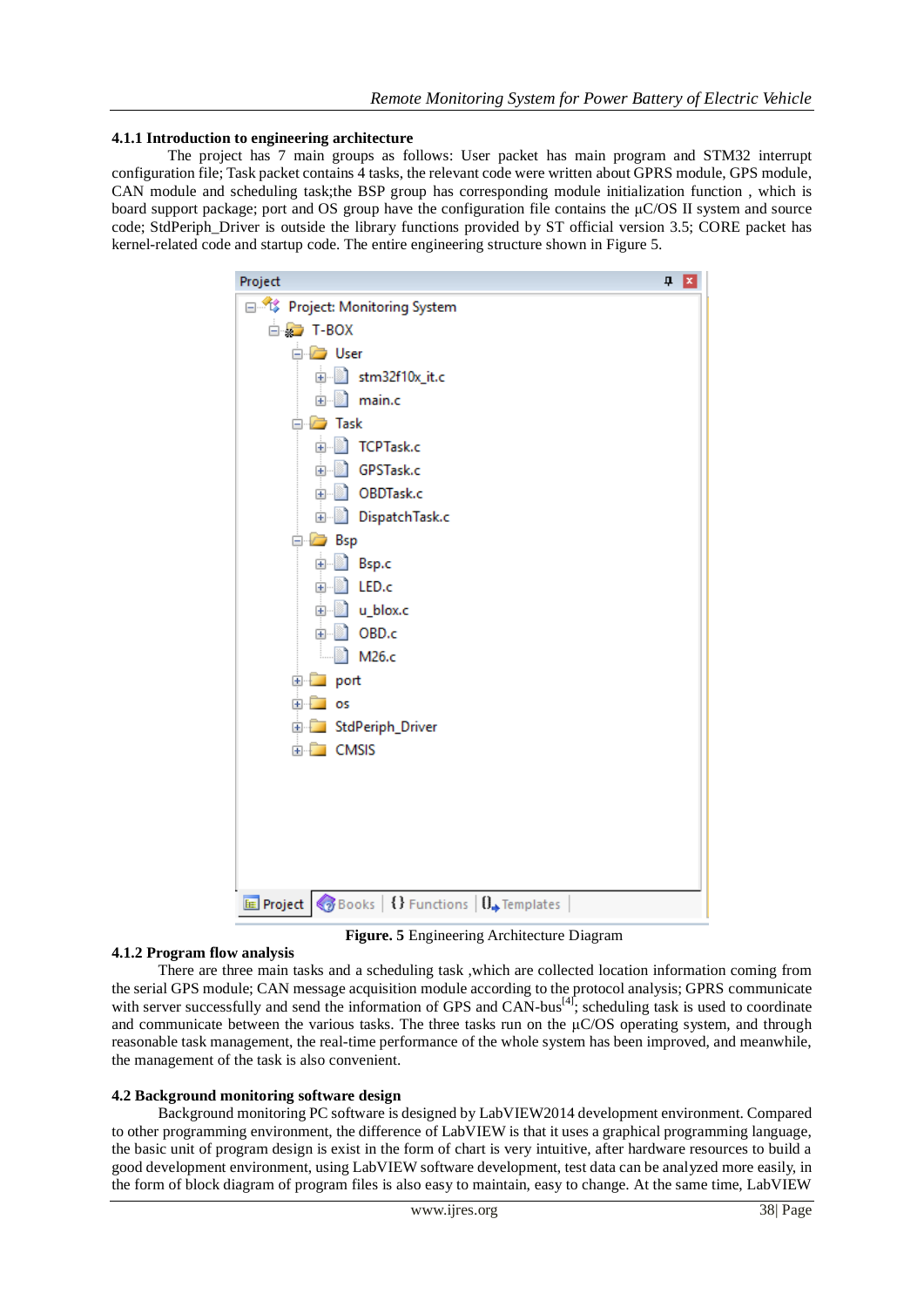# *Remote Monitoring System for Power Battery of Electric Vehicle*

integrates the underlying drivers of common communication interfaces, and also provides a variety of programming toolkits that can further reduce design time and reduce development costs<sup>[5</sup>] .

The remote monitoring center receives the data sent by the vehicle terminal through the wireless module on the network by the server which specifies the public address IP address. To ensure the accuracy and reliability of data acquisition, this system uses TCP protocol as the core data transfer function to design the program of network communication and data receiving module <sup>[6]</sup>. By the host computer software as a server to establish a network connection interception, at the same time using LabVIEW software with TCP interception module, TCP provides writing module, TCP reading module, TCO module and other close interface functions to achieve the remote monitoring center server and terminal data communication. Because the data analysis of CAN message is completed on the on-board terminal of the lower computer, the data can be displayed directly by building the front panel after the data is received by the host computer. At the same time can be written into the spreadsheet module with the use of LabVIEW, focuses on the running of the electric vehicle battery related parameters are stored, provide data support for the analysis of electric vehicle power battery life.

# **V. SYSTEM TESTING AND ANALYSIS**

The vehicle terminal is installed on a campus electric vehicle and matches with the background server. All the information of the whole vehicle can be observed on the remote monitoring interface. The display interface is shown in Figure 8 below. In addition to real-time display of operation parameters, but also has the function of storage, the stored data can be used for further performance analysis of power battery, related prediction and analysis on the service life of the electric vehicle power battery.



**Figure. 6** Monitoring Platform Software

The system can support the map playback function, access to the vehicle trajectory by GPS, with the help of third party tools can display map, vehicle running route can be tracked, it's easy to check the location information of electric vehicles.

# **VI. CONCLUSION**

The monitoring system can complete the following functions: receiving and CAN information , analysis of electric vehicle electric vehicle CAN bus BMS information acquisition, battery parameter, electric vehicle running speed, location and other information, the related parameters of electric vehicle by sending to the server through the GPRS network , it is proved the validity and practicability of the system through testing and practical application. latter can according to the electric vehicle power battery life prediction data, development of fault early warning applications, in order to improve the safety of electric vehicles to improve security, reduce security risks of power battery, worthy of wide use.